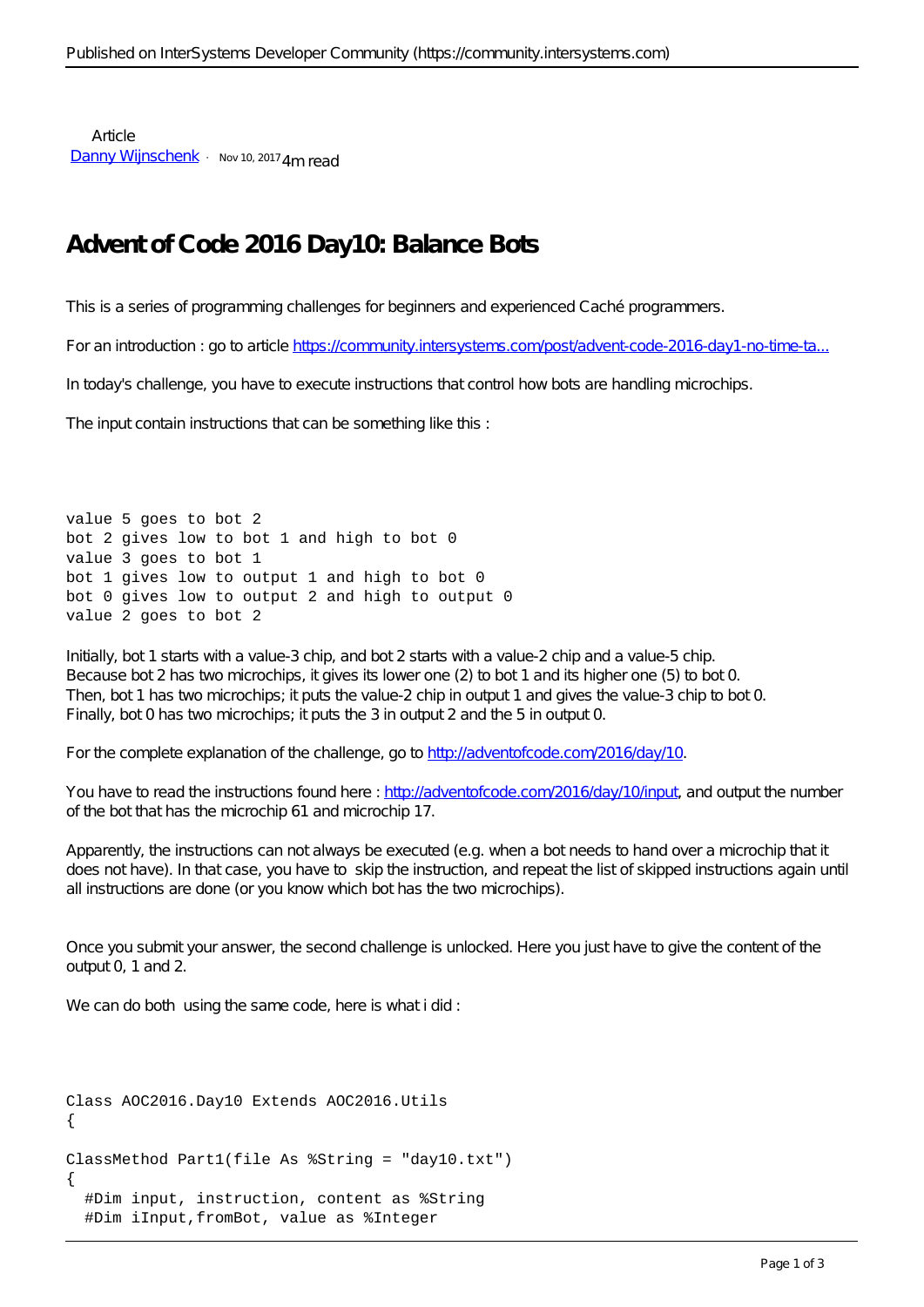```
 Try {
     Do ..Input(file, .input)
    For { //repeat until all instructions are executed
       If $Order(input(""))="" Quit //no more instructions
         Set iInput = ""
         For {
           Set iInput = $Order(input(iInput)) If iInput="" Quit
           Set instruction = input(iInput)
           If $Piece(instruction," ",1)="value" {
             //give microchip to bot
             Do ..GiveToBot("bot",$Piece(instruction," ",6),$Piece(
instruction," ",2),.content)
             Kill input(iInput)
           } else {
             //give hi and low microchip from bot to other bots or output
             Set fromBot = $Piece(instruction," ",2)
             Set value = $Order(content("bot",fromBot,"")) If value="" Continue
             Set value = $Order(content("bot",fromBot,value)) If value="" 
Continue //bot has not both microchips to give
             Do ..GiveFromBot(fromBot,$P(instruction," ",6),$Piece(
instruction," ",7),$Piece(instruction," ",11),$Piece(instruction," ",12),.content)
             Kill input(iInput)
 }
         }
       }
   } Catch {
     Write "Error : ",$ZError,!
   }
   Write "bot : ",$Get(content("found")),!
  Write "output 0,1,2: ", $Order(content("output", 0, "")) *$Order(content(
"output",1,""))*$Order(content("output",2,"")),!
}
ClassMethod GiveToBot(type, bot, value, ByRef content)
{
  set content(type, bot, value) = ""
   If type="bot",$Data(content("bot",bot,17))&$Data(content("bot",bot,61)) set 
content("found")=bot
}
ClassMethod GiveFromBot(fromBot, toWhatLow, toNumberLow, toWhatHi, 
toNumberHi, ByRef content)
{
   #dim hi, low as %Integer
   Set low=$Order(content("bot",fromBot,""))
   Set hi=$Order(content("bot",fromBot,low))
   Kill content("bot",fromBot)
   Do ..GiveToBot(toWhatLow, toNumberLow, low, .content)
   Do ..GiveToBot(toWhatHi, toNumberHi, hi, .content)
}
}
```

```
https://bitbucket.org/bertsarens/advent2016 and
https://github.com/DannyWijnschenk/AdventOfCode2016
```